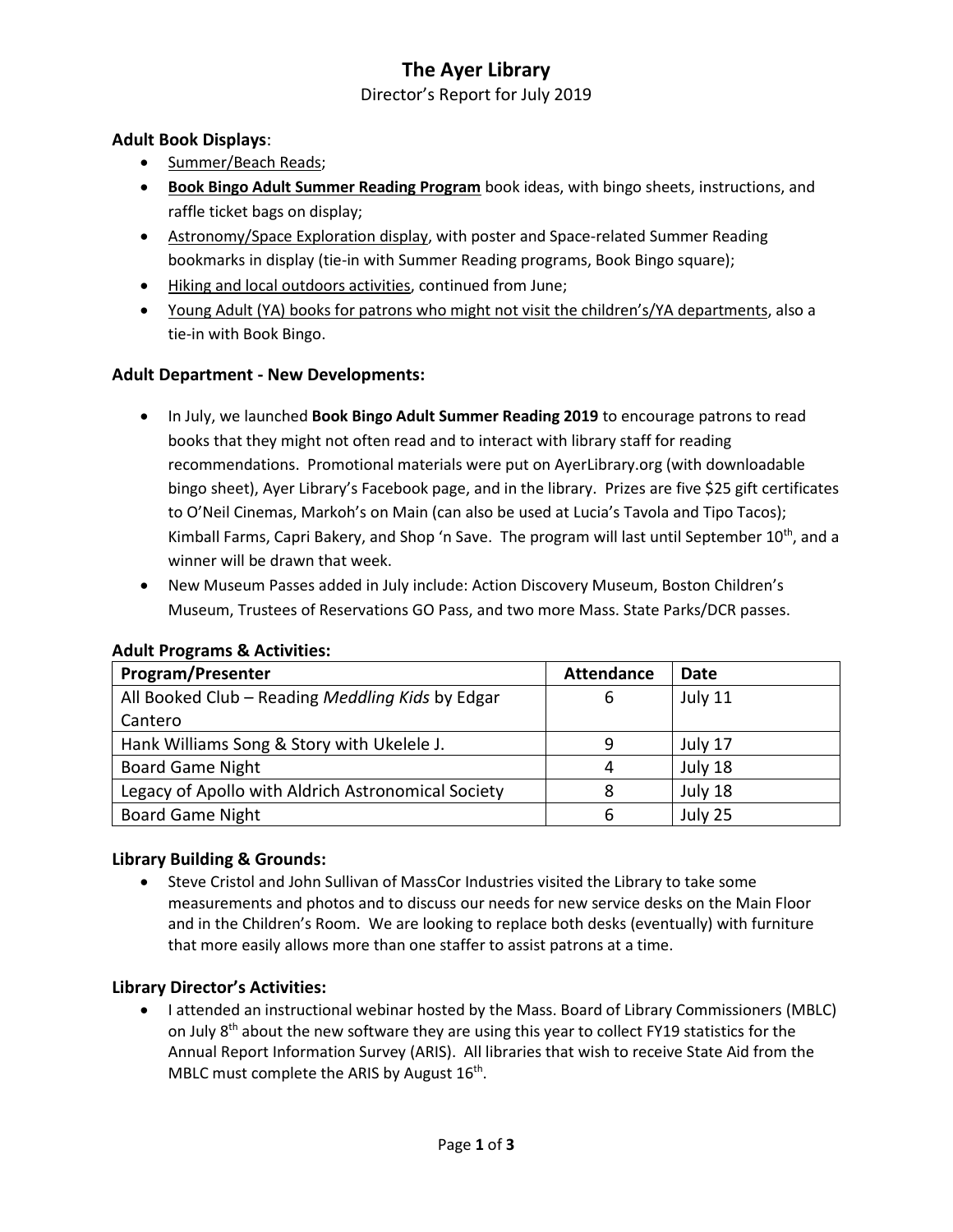# **The Ayer Library**

Director's Report for July 2019

 Assistant Director Samantha Benoit and I met with LaGina Austin of Skinner Appraisal Services on July 31<sup>st</sup>. We have asked Skinner to appraise some of the Library's collection of historical objects in order to make sure that these items are appropriately insured in case of loss. Skinner's research may even give us additional information about some of these items.

#### **Library Director's Meetings:**

- Town of Ayer Department Director's Meeting, July 10<sup>th</sup>
- Ayer Library Board of Trustees Meeting, July  $16<sup>th</sup>$
- Friends of the Ayer Library Meeting, July  $18<sup>th</sup>$

#### **Library Operations:**

 At their July meeting, the Library Board of Trustees approved a plan to acquire a collection of 1890s era glass plate negatives of Ayer and surrounding communities from a private collector. The images were photographed by Edward A. Richardson, a former Ayer resident, selectman and Library Trustee. Once the sales agreement has been reviewed by Town Counsel, we hope to complete the acquisition in August. We will be able to recreate and reprint the images from these glass plate negatives with our digital scanner, thus making them available to the public in the very near future.

| <b>Children's Programs</b>                | <b>Attendance</b> | Date    |
|-------------------------------------------|-------------------|---------|
| <b>DIY Meteor Shower</b>                  | 12                | July 2  |
| <b>Bike Decorating Party</b>              | 8                 | July 5  |
| Ralph Masiello Drawing Class*             | 27                | July 9  |
| <b>Aldrich Astronomical Society</b>       | 75                | July 11 |
| <b>Straw Rockets</b>                      | 24                | July 16 |
| Ayer Family Partnership Center Story Time | 7                 | July 17 |
| DIY Recycled Robots with Mandy**          | 27                | July 18 |
| Ayer High School AP Literature Book Club  | 10                | July 18 |
| YA Cupcake Decorating Challenge           | 14                | July 19 |
| <b>Blue Star Planetarium</b>              | 62                | July 23 |
| Ayer Family Partnership Center Story Time | 15                | July 24 |
| <b>Gravity Painting</b>                   | 47                | July 25 |
| Read w/ Mead the Therapy Dog              | 10                | July 25 |
| Movie Morning (Lego Movie 2)              | 10                | July 27 |
| Andromeda One Robotics Team               | 23                | July 23 |
| Ayer Family Partnership Center Story Time | 10                | July 31 |

#### **Youth Services Programs & Activities:**

*\*7/9 Program was adjusted due to a last-minute family emergency. Ralph did not make it but we still had a drawing 'class' with his books.*

*\*\*7/18 Program was adjusted last-minute due to weather. Harvard Alpaca Ranch was scheduled to visit but due to forecasted rain showers, we rescheduled them for a later date and were able to book Mandy for a replacement program.*